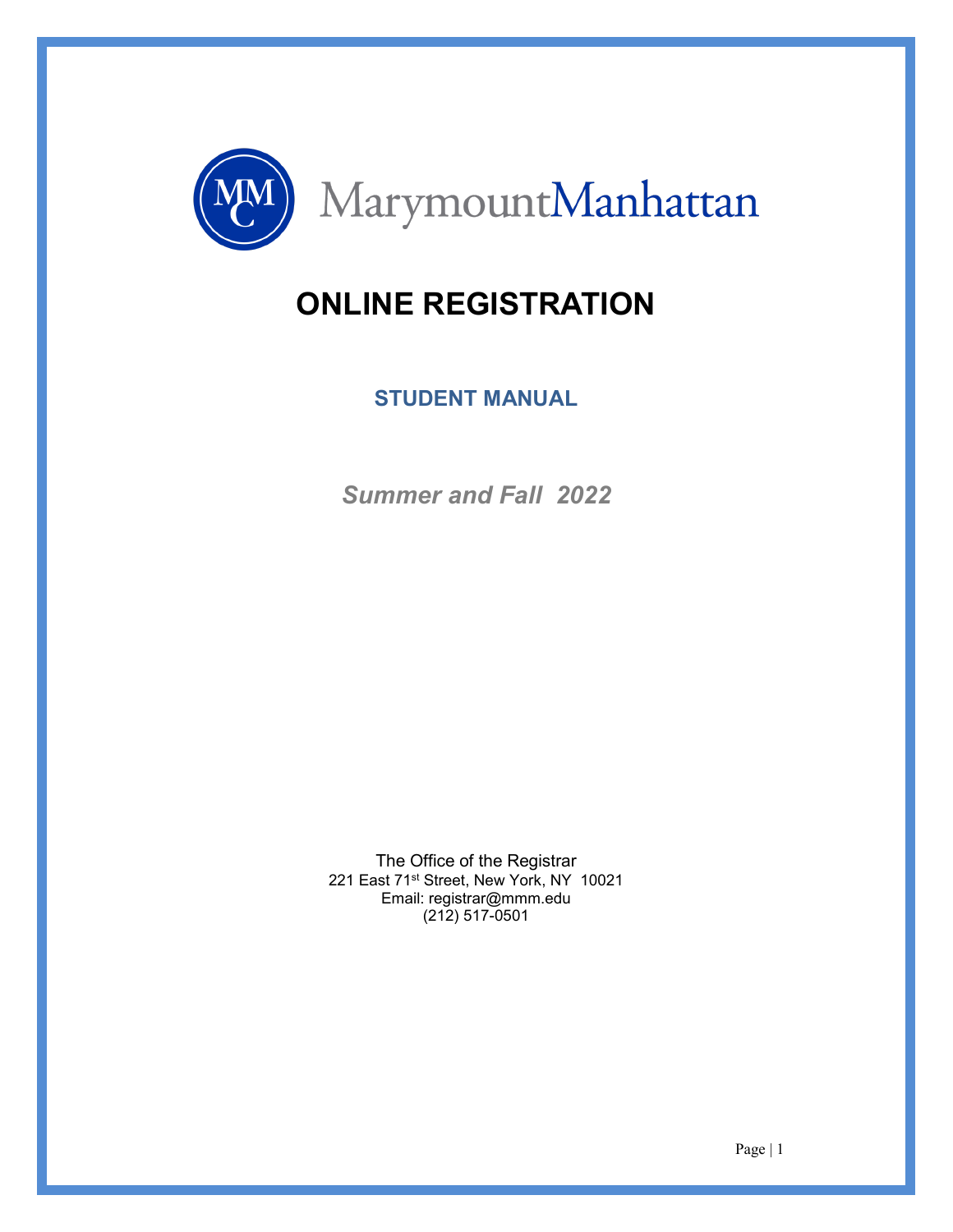# **TABLE OF CONTENTS**

|                                                            | <b>Page Number</b> |
|------------------------------------------------------------|--------------------|
| Welcome                                                    | 3                  |
| <b>About Online Registration</b>                           | 3                  |
| <b>Getting Connected</b>                                   | 4                  |
| <b>Academic Advisement</b>                                 | 4                  |
| NON-MATRICULATED STUDENTS                                  | 4                  |
| <b>Avoiding Delays</b>                                     | 5,6                |
| Special Registrations (Internships/Ind Study, etc)         | 6                  |
| In Person Registration (Not Available for Jan/Spring 2021) | $\overline{7}$     |
| Restrictions (hold)/ Clearances Legend                     | 7,8                |
| <b>Frequently Asked Questions</b>                          | $8 - 10$           |
| <b>Registration Dates and Deadlines</b>                    | 10                 |
| <b>Online Financial Bill and Payment Information</b>       | 11                 |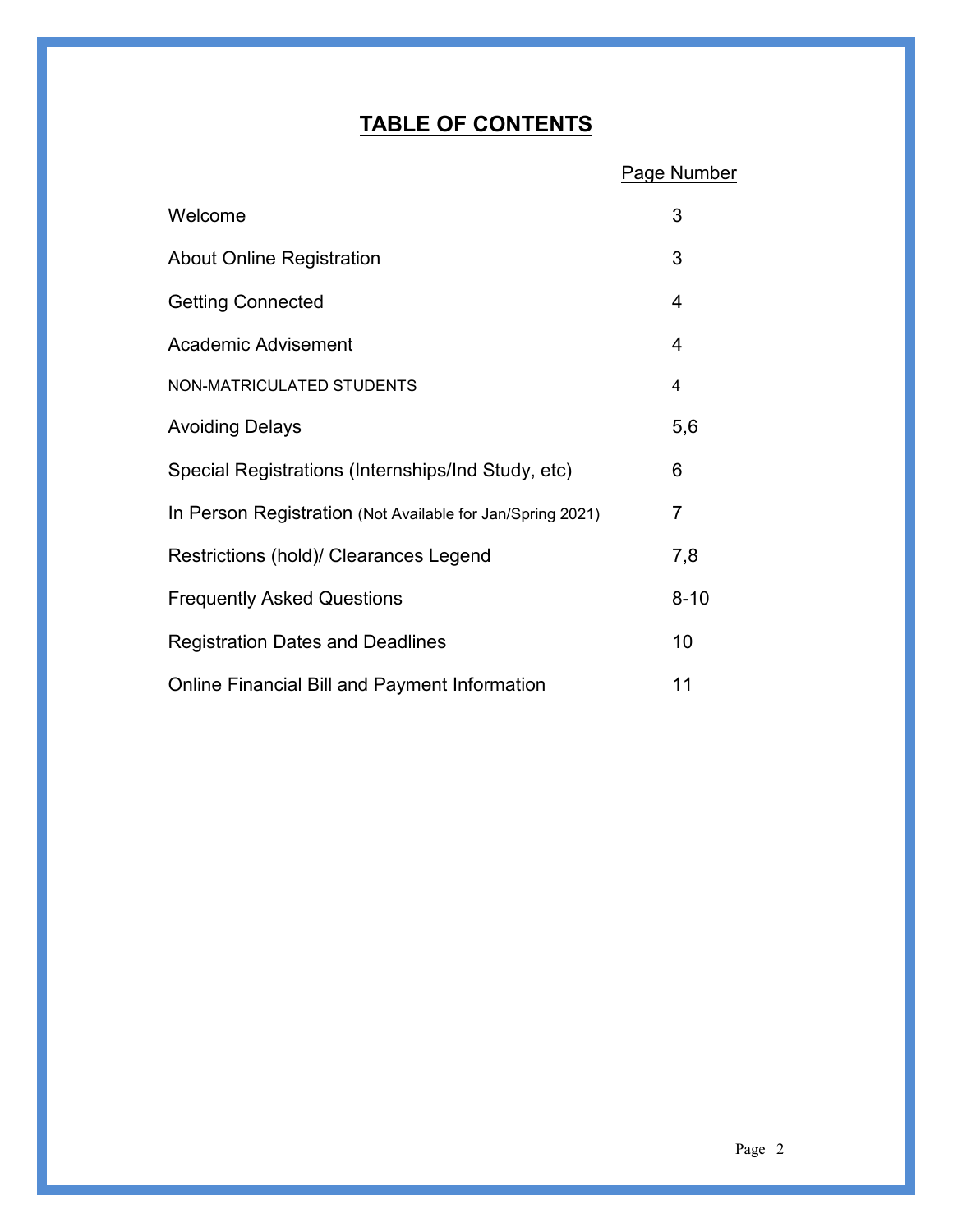# **WELCOME TO ONLINE REGISTRATION!**

### IMPORTANT INFORMATION ENCLOSED PLEASE READ CAREFULLY

Dear Student,

It's time once again to register for upcoming terms at Marymount Manhattan College.

Enhancements continue to be made to the process that will improve student service and transparency. Over 90% of students eligible to register online have done so in past semesters, and we hope to have a better response for the upcoming January, Spring, Summer, and Fall semesters.

This manual gives you all the information you need for a successful registration process.

#### **IT'S BETTER ONLINE THAN IN LINE!**

Computers and Laptops are available on-campus:

- $\triangleright$  In the Library
- $\triangleright$  Computer labs (Carson Hall 410 and 411)

#### **ONLINE REGISTRATION**

- 1. Who can register online this term?
	- $\triangleright$  Continuing degree-seeking students
	- $\triangleright$  Non-matriculated students (audit students, visiting students, alumni), as long as all pre-requisites are met.
- 2. When can I register this term?

Your personal priority registration date and time will be emailed to you through your MMC email account. These slots will be available based on the number of credits completed as of January 31, 2022. Before you can log into MMC Connect to complete the registration process you must have an active MMC account, have cleared all restrictions (holds) on your account and seen your advisor (who will release you to register).

3. How difficult is it to register online?

If you are prepared, MMC Connect will allow you to register quickly and easily. Currently you can see your profile, transcript, course schedule, financial aid status, account statement, restrictions, clearances and other information through MMC Connect. Take the time before registration to go through the menu to become familiar with the information offered there. For instructions on how to register in MMC Connect, click on the "How to Register Online" video, which can be found in the "How-To Video" tab under [Registration Information.](https://www.mmm.edu/offices/academic-affairs/registration.php)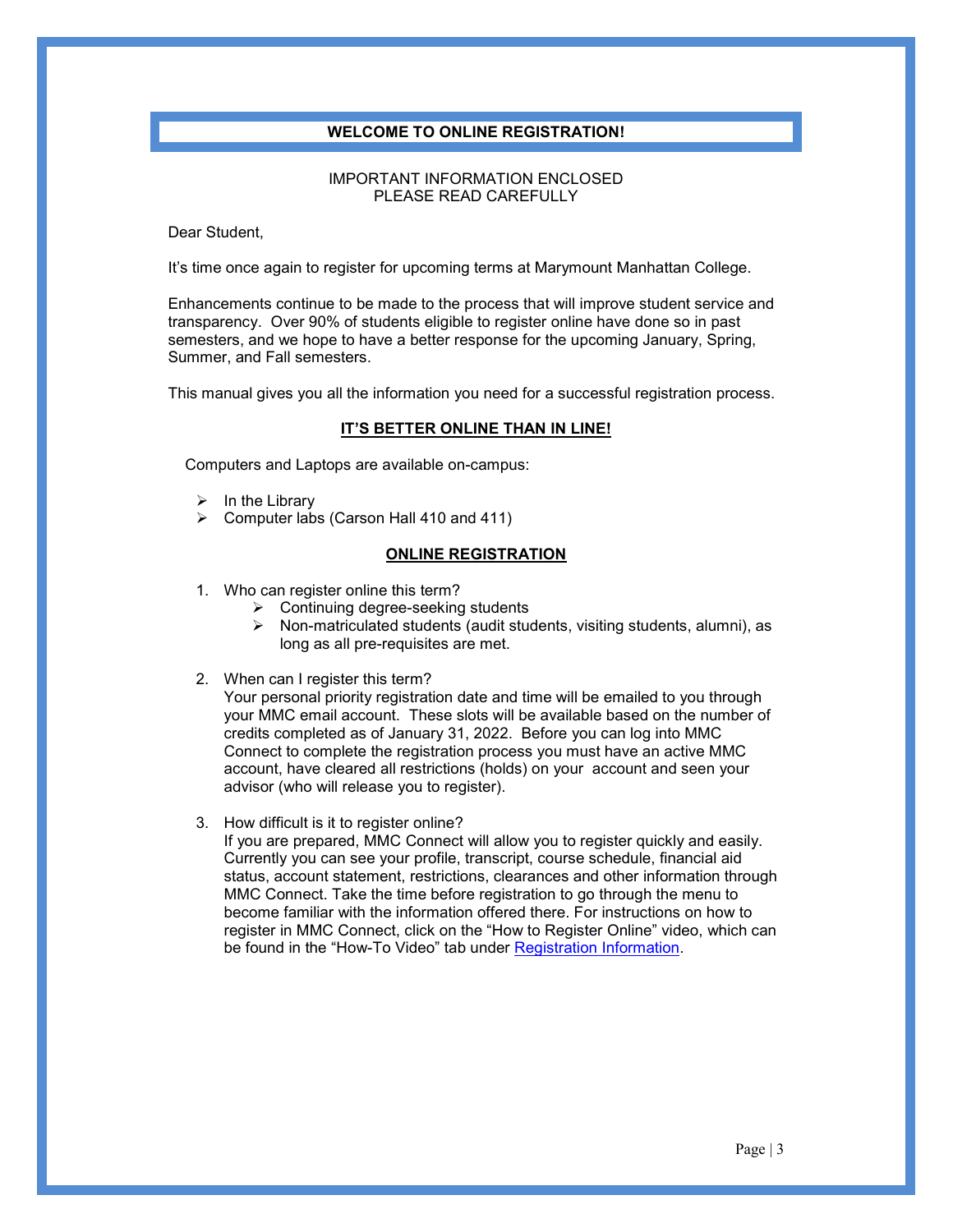### **GETTING CONNECTED**

You should already be using MMC Connect but if you have not and plan to register online, you must activate your account immediately!

- $\triangleright$  To activate your MMC e-mail account, go to the Information Technology department on the 4<sup>th</sup> floor of Carson Hall or call 212-517-0580 if staff are working remotely. They will get you started!
- $\triangleright$  If you are active please remember that your login and password for MMC Connect is the same as your MMC email account.
- $\triangleright$  Notices regarding online registration will only be sent through MMC e-mail, so check your MMC account at least once a day. Failure to do so can result in loss of important information regarding your priority registration date and time.
- S Click on [Online Registration in MMC Connect](https://www.mmm.edu/live/files/2938-mmc-connect-registration-guidelinesupdatedpdf) for a manual guideline to registration.
- $\triangleright$  Click on the "How to Register Online" video in the ["How-To Video"](https://www.mmm.edu/offices/academic-affairs/registration.php) tab for video instructions.

#### ACADEMIC ADVISEMENT

- $\triangleright$  Bring a copy of your program evaluation with you when you meet with your faculty advisor.
- $\triangleright$  Meet with your faculty advisor before attempting to register online. If you are a double major especially in different disciplines, you must meet with both faculty advisors.
- Many courses have been known to close quickly, so choosing alternate courses with your advisor is *highly* recommended.
- ▶ Bring a completed Advisement Planning Worksheet with you during your advisement session. Your Advisor will review your choices and ensure that the courses meet your degree requirements. The [Registration Agreement form](https://www.mmm.edu/live/files/2755-registration-form) can be downloaded on the Academic Advisement forms webpage: [https://www.mmm.edu/offices/academic-advisement/academic-advisement](https://www.mmm.edu/offices/academic-advisement/academic-advisement-forms.php)[forms.php](https://www.mmm.edu/offices/academic-advisement/academic-advisement-forms.php)
- $\triangleright$  Your faculty advisor will "clear" you for registration once you have been advised and a prescribed set of courses has been determined and approved, by placing a HBA (has been advised) Clearance on your account. If you have not been advised and do not have a HBA Clearance on your account or you have other major restrictions such as AR (Student Accounts), P3 (Academic Advisement), etc, MMC Connect will not allow you to register online.
- HEOP, Academic Access, College Honor's Program, and International students must see their Program Director for registration approval. Your Program Director will release you for registration

# **SPECIAL NOTE FOR NON-MATRICULATED STUDENTS:**

- $\triangleright$  Non-degree students who do not wish to complete a degree at MMC will be allowed to register on their priority date.
- $\triangleright$  Non-degree students who are planning to pursue a degree at MMC will be required to meet with an Academic Advisor in the Office of Academic Advisement to review their course selections before registering online.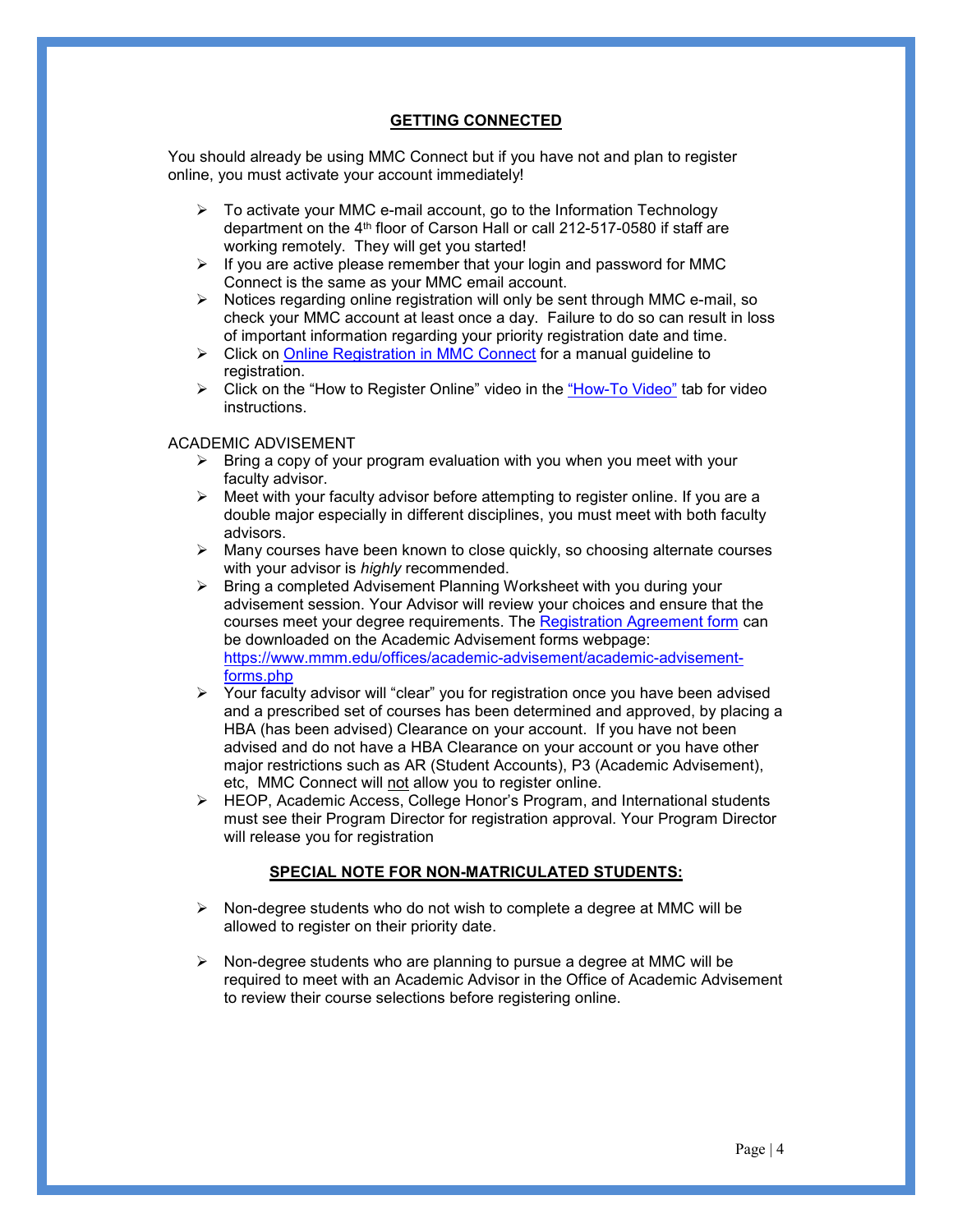#### **AVOIDING DELAYS**

To ensure a smooth online registration experience, you should begin clearing any or all of the following today so that you do not encounter any delays during the process.

- $\triangleright$  Holds If you have restrictions (holds) on your account, they must be removed before you register. Clearances such as HBA and IC must be obtained. Check Restrictions and Clearances on MMC Connect until registration begins. All holds need to be lifted manually, so contact the appropriate office well before your priority registration date/time. At that point students can only access MMC Connect on or after their scheduled date and time. You can check Restrictions/Clearances on MMC Connect.
- $\triangleright$  Pre-requisites/Course Restrictions MMC Connect will not allow you to register for courses if you have not completed the appropriate pre-requisites or do not meet restriction requirements. Students may request a prerequisite/restriction waiver by completing the online prerequisite waiver form. Go to "Prereq Waiver" under "Planning and Scheduling Forms" on the Office of Academic Advisement's webpage - [https://www.mmm.edu/offices/academic-advisement/academic](https://www.mmm.edu/offices/academic-advisement/academic-advisement-forms.php)[advisement-forms.php](https://www.mmm.edu/offices/academic-advisement/academic-advisement-forms.php) or Go to your student portal and click on the Prerequisite Waiver form under "Forms", if available, to start your request.
- $\triangleright$  Student service representatives or the registrar staff will process the approved prerequisite waiver. Note – an approved prerequisite waiver does not guarantee enrollment (e.g. course/time conflict, class is closed, student account hold, etc.)
- Restriction for Advanced Interdisciplinary Perspectives (AIPs) Students must have 39 credits completed\*. The 39 credits can include your Spring and Summer 2022 credits. *Students cannot count their preregistered Fall 2022 courses as part of their 39 credits in progress. Students will receive the following alert message in Express Registration if they do not have the required credits:* "Must complete 39 credits before the start of the Spring term."
- $\triangleright$  Closed courses Closed classes will not allow you to register into them. If you receive a message that your desired course/section is closed, MMC Connect will inform you automatically if the course/course section is available for *waitlisting*. You will be allowed to choose to be placed on a "*waitlist.*" In addition, MMC Connect will inform you via MMC email, if you have been accepted into the waitlisted class.

Note: if you are approved into a waitlisted class you will be given 3 days to register yourself into the class or it will be offered to the next student on the list.

- $\triangleright$  Time conflicts If two courses meet at the same time, MMC Connect will not allow registration into both. You will need to resolve this with your Advisor prior to your priority on-line registration time/date.
- $\triangleright$  Overload credits You may take up to 18 credits during the Fall or Spring semesters provided you have at least a 3.0 cumulative grade point average. MMC Connect will not allow registration for more than 17 credits if you do not have a 3.0. If your GPA is below 3.0, you must obtain permission to take 18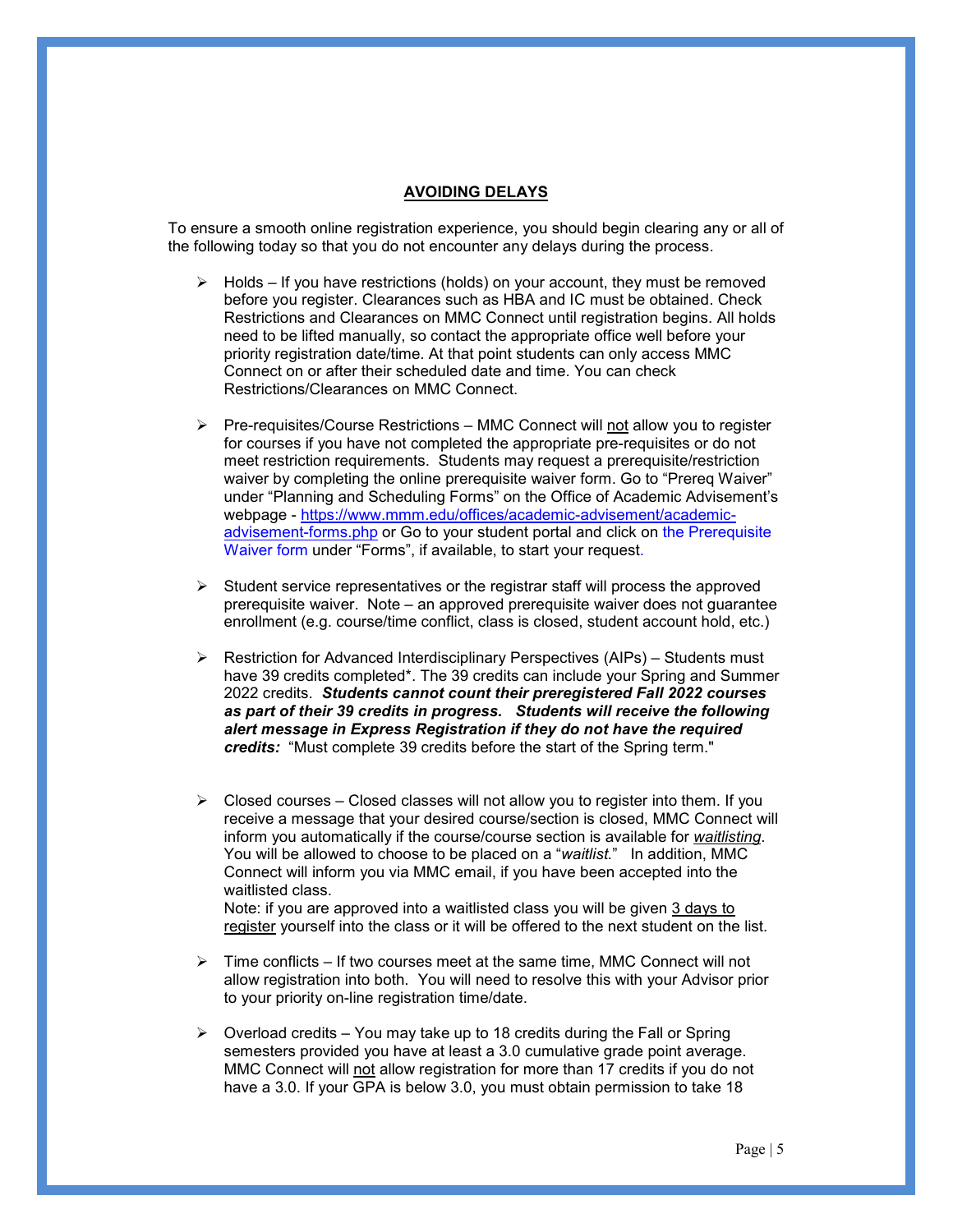credits from the Associate Director of Academic Advisement in the Advisement Office.

- $\triangleright$  Permission required Some courses require the permission of the instructor before registration is allowed. These courses must be processed manually or remotely by the Center's student service representatives or by the registrar staff. Bring or email the signed permission form to the Center during office hours. Other courses, such as MUS 350 - Songwriting in the Studio, require faculty consent. The student should contact the faculty for approval.
- $\triangleright$  Repeated courses There are only certain circumstances under which MMC Connect will allow you to repeat a course:
	- o If the course is allowed to be repeated (check online college catalogue under course description)
	- If you received a grade of UW, WF, W, or F in a course
	- $\circ$  Grade Waiver Petition Matriculated students may petition to the Associate Director of Academic Advisement for grade waiver consideration. -Only grades of D, F, and WF are eligible for grade waivers. Grades of "UW" and "W" are ineligible for grade waivers. For complete details - see "Grade Waiver Petition" in our online academic catalog at

[https://www.mmm.edu/offices/academic-advisement/academic-standards-amp](https://www.mmm.edu/offices/academic-advisement/academic-standards-amp-practices.php)[practices.php](https://www.mmm.edu/offices/academic-advisement/academic-standards-amp-practices.php)

If approved, the old grade(s) will remain on your student transcript; however, only the new grade will be included in the calculation of your cumulative GPA. *Remember that credits in repeated or waived courses count only once toward your degree requirements and repeating or waiving a course may impact your federal financial aid eligibility.*

# **A NOTE ABOUT SPECIAL REGISTRATIONS**

There are special registrations that cannot be processed online. The following registrations require additional paperwork that must be submitted to the Center for Student Services at the time of registration:

- $\triangleright$  Internships
- $\triangleright$  Independent Study
- **▶** Research
- $\triangleright$  Profession Immersion
- $\triangleright$  Study Abroad
- $\triangleright$  Maintenance of Matriculation
- $\triangleright$  Prior Learning Assessment
- ▶ Pass/Fail
- Consortium Program with Hunter College
- Consortium Program with Pace University
- $\triangleright$  Complete Withdrawals from the College

Click to view [Online Registration in MMC Connect.](https://www.mmm.edu/live/files/2938-mmc-connect-registration-guidelinesupdatedpdf)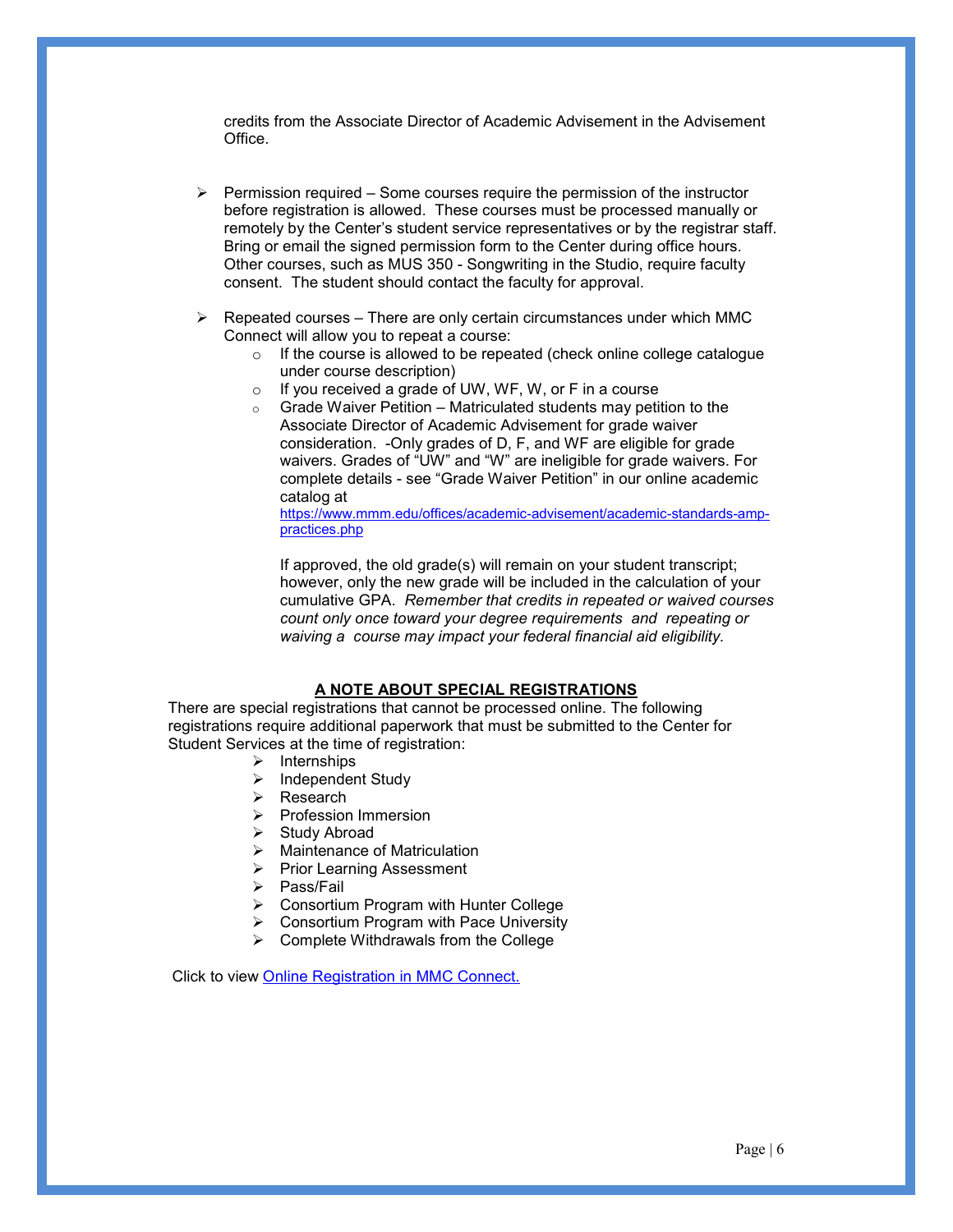### **IN-PERSON REGISTRATION (Not Available for Summer and Fall 2022 Registration)**

Registration will be processed 100% virtual. Students are encouraged to register via MMC Connect. Although the Center for Student Services is open for business, staff will **not** be available for registration processing.

If you are experiencing technical issues with online registration you can download a Registration Agreement Form. You may obtain a form from the Office of Academic Advisement Forms page under "Planning and Scheduling Forms" [https://www.mmm.edu/offices/academic-advisement/academic-advisement-forms.php.](https://www.mmm.edu/offices/academic-advisement/academic-advisement-forms.php)

If you have difficulty with the form, you can obtain all the necessary signatures via email from your Faculty Advisor and/or Program Director. You will also have to abide by all of the same regulations as the online registrants, as outlined in this manual.

Once you have been advised and cleared for registration, you may submit your registration form to the registrar at [registrar@mmm.edu.](mailto:registrar@mmm.edu) You must accompany your registration form with your email approvals from your academic advisor.

# **RESTRICTIONS / CLEARANCES CODES**

All holds must be lifted and clearances must be obtained before attempting to register online. MMC Connect will prevent registration for any student with a restriction. Additionally HBA and IC clearances must appear on your account. You may view your holds online through MMC Connect.

| <b>ACADEMIC PROFILE</b>                                                                                                      |  |
|------------------------------------------------------------------------------------------------------------------------------|--|
| <b>GRADES</b><br><b>ACADEMIC HISTORY</b><br>MY CLASS SCHEDULE<br><b>MY PROFILE</b><br><b>STUDENT RESTRICTIONS/CLEARANCES</b> |  |

a) Click on Student Restrictions/Clearances

#### **Student Restrictions/Clearances**

SUBMIT

b) Click the [Submit] button – Your holds, restrictions, and clearances will be displayed

| Code       | <b>Description</b>                                                               | <b>Start Date</b> | <b>End Date</b> |
|------------|----------------------------------------------------------------------------------|-------------------|-----------------|
| IC.        | Immunization Complete - this is not a restriction                                | 03/20/2009        |                 |
| <b>HBA</b> | You have been advised - you are cleared providing no other restrictions<br>exist | 02/01/2009        |                 |

**Current Students!** Make sure you have an HBA listed. Otherwise, you will not be able register! Contact your faculty advisor if you do not see an HBA on your account.

c) Restriction/Clearance codes:

 ACADEMIC RESTRICTIONS (HOLDS) - *See the Office of Academic Advisement in the lower level of Nugent Hall Room 052 about these holds.*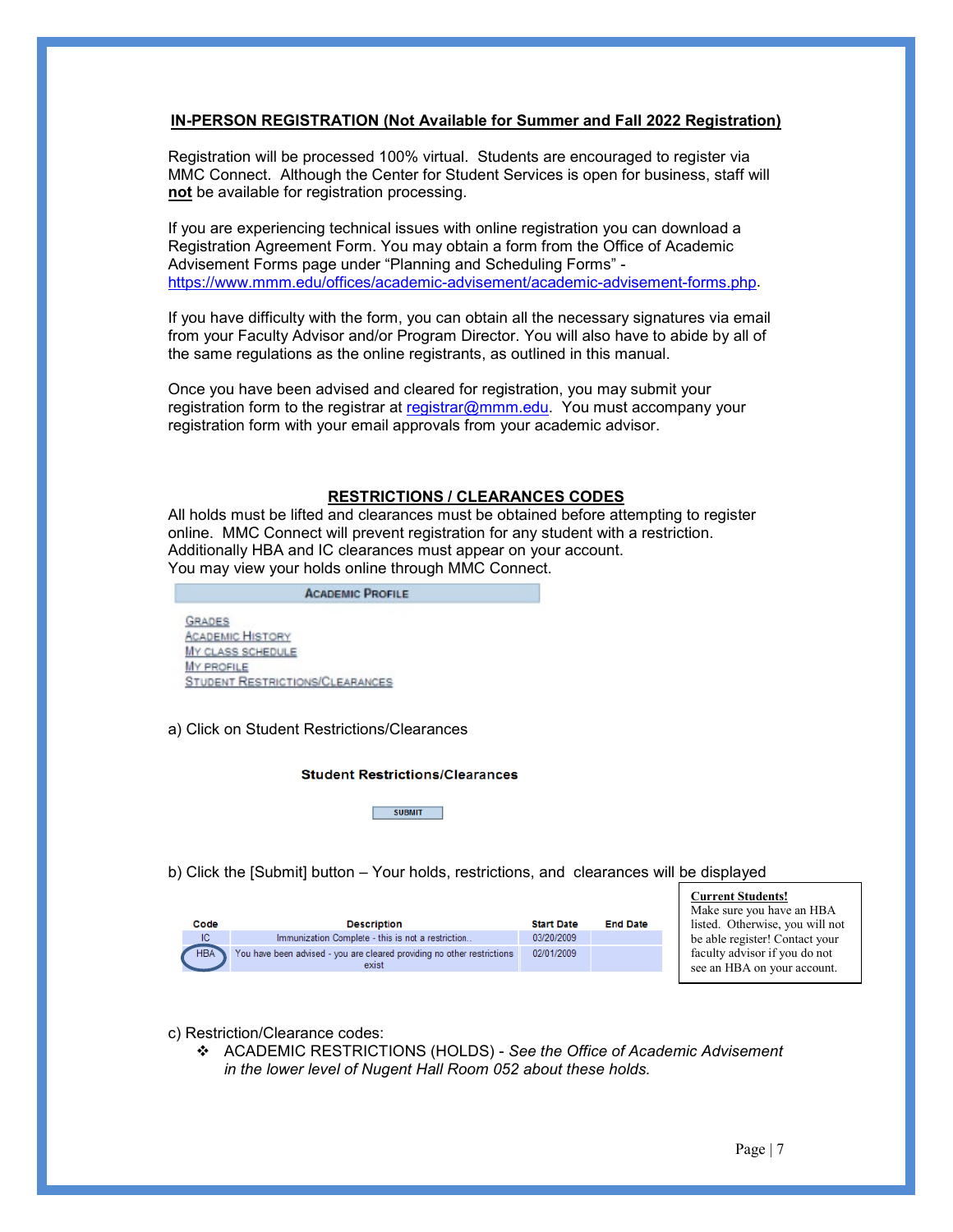| • AA Academic         | • P1 1st Semester                      |
|-----------------------|----------------------------------------|
| Advisement Hold       | Probation                              |
| • AP Academic Pursuit | • $P2 \, 2^{nd}$ Semester<br>Probation |
| • NDG Non-Degree      | • P3 3rd Semester                      |
| Advisement            | Probation                              |

 ADMINISTRATIVE RESTRICTIONS (HOLDS) – Contact the department by phone – In-person meeting by appointment

| Code           | Description  | Department                                                         |
|----------------|--------------|--------------------------------------------------------------------|
| HE.            | <b>HEOP</b>  | <b>HEOP Office - Nugent</b><br>Hall 350-212-517-0592               |
| IM/IC          | Immunization | Counseling & Wellness<br>Center - Carson Hall 806-<br>212-774-0700 |
| P <sub>3</sub> | Probation    | Academic Advisement -LL<br>Nugent Hall 052 -<br>advisement@mmm.edu |
| <b>RA</b>      | Re-Admit     | Academic Advisement-<br>LL Nugent Hall $052 - 212$ -<br>517-0568   |
| RG             | Registrar    | Registrar - 212-517-0501                                           |

# **EINANCIAL RESTRICTION (HOLDS)**

| Code  | Description          | Department                                                                   |
|-------|----------------------|------------------------------------------------------------------------------|
| AR.   | Account Balance      | <b>Center for Student</b><br>Services - LL Nugent<br>Hall 052 - 212-517-0500 |
| EC/FA | <b>Financial Aid</b> | <b>Center for Student</b><br>Services - LL Nugent<br>Hall 052 - 212-517-0500 |
|       | Librarv              | Nugent Hall - 250 - 212-<br>774-4802                                         |

CLEARANCES (cleared to register –no action needed)

| Code | <b>Description</b>    | Department                                                           |
|------|-----------------------|----------------------------------------------------------------------|
| HBA  | Have been advised     | <b>Faculty Advisor</b>                                               |
|      | Immunization complete | Counseling &<br>Wellness Center-<br>Carson Hall 806-212-<br>774-0700 |

# **FREQUENTLY ASKED QUESTIONS**

Q1. How long will online registration be available?

- A. Click on the following link to view the last day to register online Registration [Dates and Deadlines](https://www.mmm.edu/offices/academic-affairs/registration.php) webpage.
- Q2. What if I change my mind or make a mistake?<br>A. Make every attempt to ensure that all your cou
- Make every attempt to ensure that all your courses are correct before clicking "Submit." If you make a mistake, you will have the ability to add and drop courses online.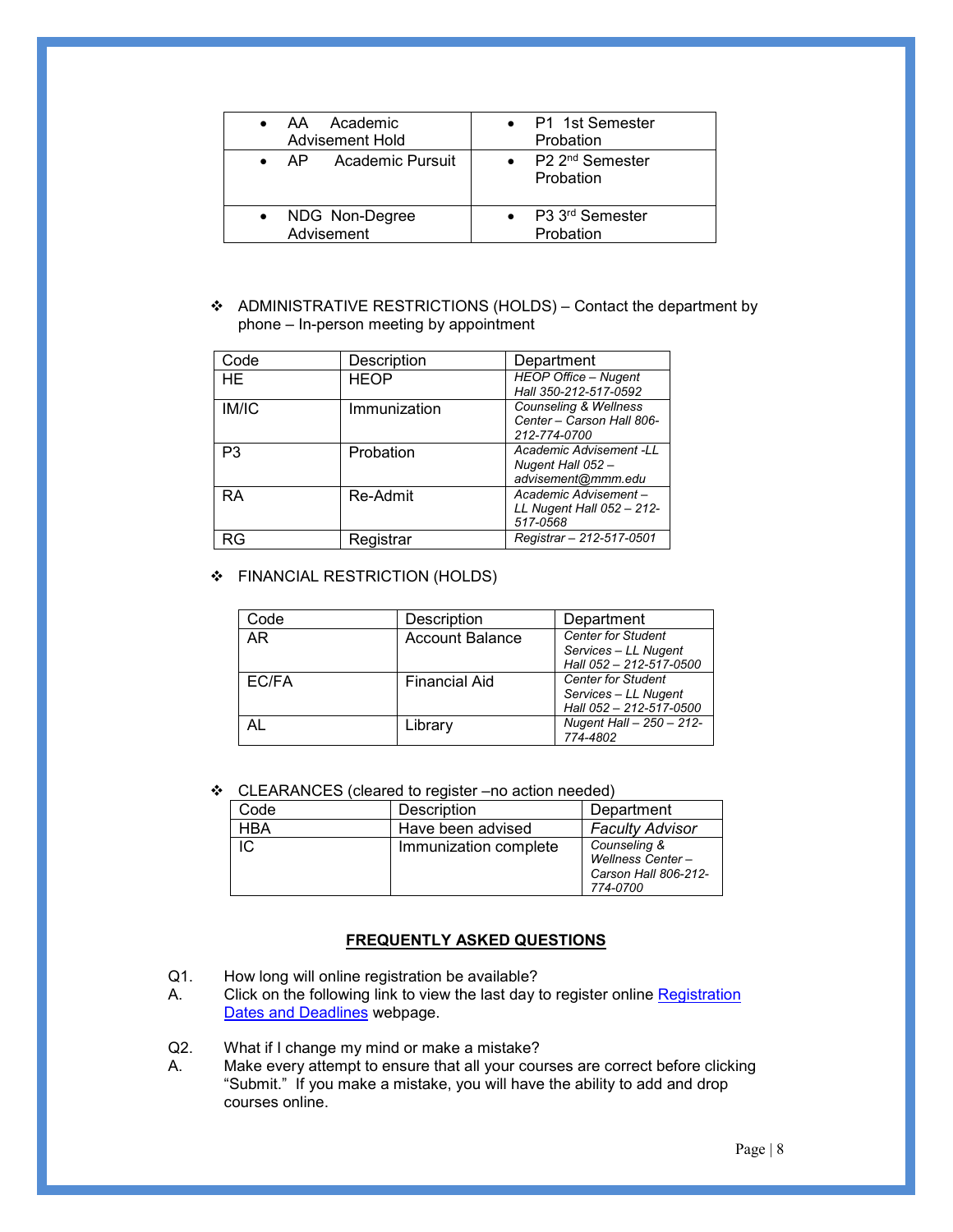- Q3. What if a class is not accepted because it is closed or canceled?
- A. MMC Connect will allow you to add alternate courses. Click to view [Online](https://www.mmm.edu/live/files/90-online-registration-in-mmc-connect---instructions)  [Registration in MMC Connect](https://www.mmm.edu/live/files/90-online-registration-in-mmc-connect---instructions) instructions.
- Q4. May I add and drop courses online?<br>A. MMC Connect will allow you to add a
- MMC Connect will allow you to add and drop courses online until the day before the start of term. View [Registration Dates and Deadlines](https://www.mmm.edu/offices/academic-affairs/registration.php) page for more information.
- Q5. Why does it say that all my courses are "unavailable for the specified term"?
- A. You did not enter a double-digit section number. If you are registering for the first section of a particular course, make sure you type "01" into the Express Registration field.
- Q6. How many times may I make a change to my program online?
- A. You will be allowed to add and drop courses freely until you reach 17 credits (or 18, if you have a GPA of 3.0 or higher). Check the Registration Dates and [Deadlines](https://www.mmm.edu/offices/academic-affairs/registration.php) webpage to view important deadlines and to see when fees will be in effect.
- Q7. Can I completely withdraw from MMC online?
- A. For complete withdrawals from the College, you will need to visit the Office of Academic Advisement in the lower level of Nugent Hall-Room 052. MMC Connect will not allow you to withdraw from all of your courses.
- Q8. Can I still register if I miss my Priority Registration date?<br>A. If you do not register on your Priority Registration date/ti
- If you do not register on your Priority Registration date/time, you may register on any later date/time during the online registration period. View Registration Dates [and Deadlines](https://www.mmm.edu/offices/academic-affairs/registration.php) page.
- Q9. Why does the computer say that I have a class conflict when I do not have one? A. Check the bulletin for additional lab, recitation, project/production hours. For some classes, especially in Dance/Theatre production classes, you need to be available for additional days. In such cases, register for all other classes online. You will not be able to enroll in the class that caused the class conflict. You will need to contact the appropriate department (e.g. FAPA) to approve the conflict. If the department approves the time conflict, you will have to submit an approved program change (PC) form to the CSS for processing.
- Q10. Can I request an earlier timeslot for registration? A. Once assigned, we are unable to alter your registration time slot. If you miss your registration time, you can register anytime after your assigned time.
- Q11. What do I do if I never received an email with my priority registration information? A. Every student has been assigned a priority date and time. Check the **[Registration Dates and Deadlines](https://www.mmm.edu/offices/academic-affairs/registration.php) webpage to see when you are expected to** receive your priority registration date/time email notification. Make sure your email is not full. The Center for Student Services and the Office of Academic Advisement will be given a listing of student priority dates and times.
- Q12. What happens when I find out I failed one of my prerequisites?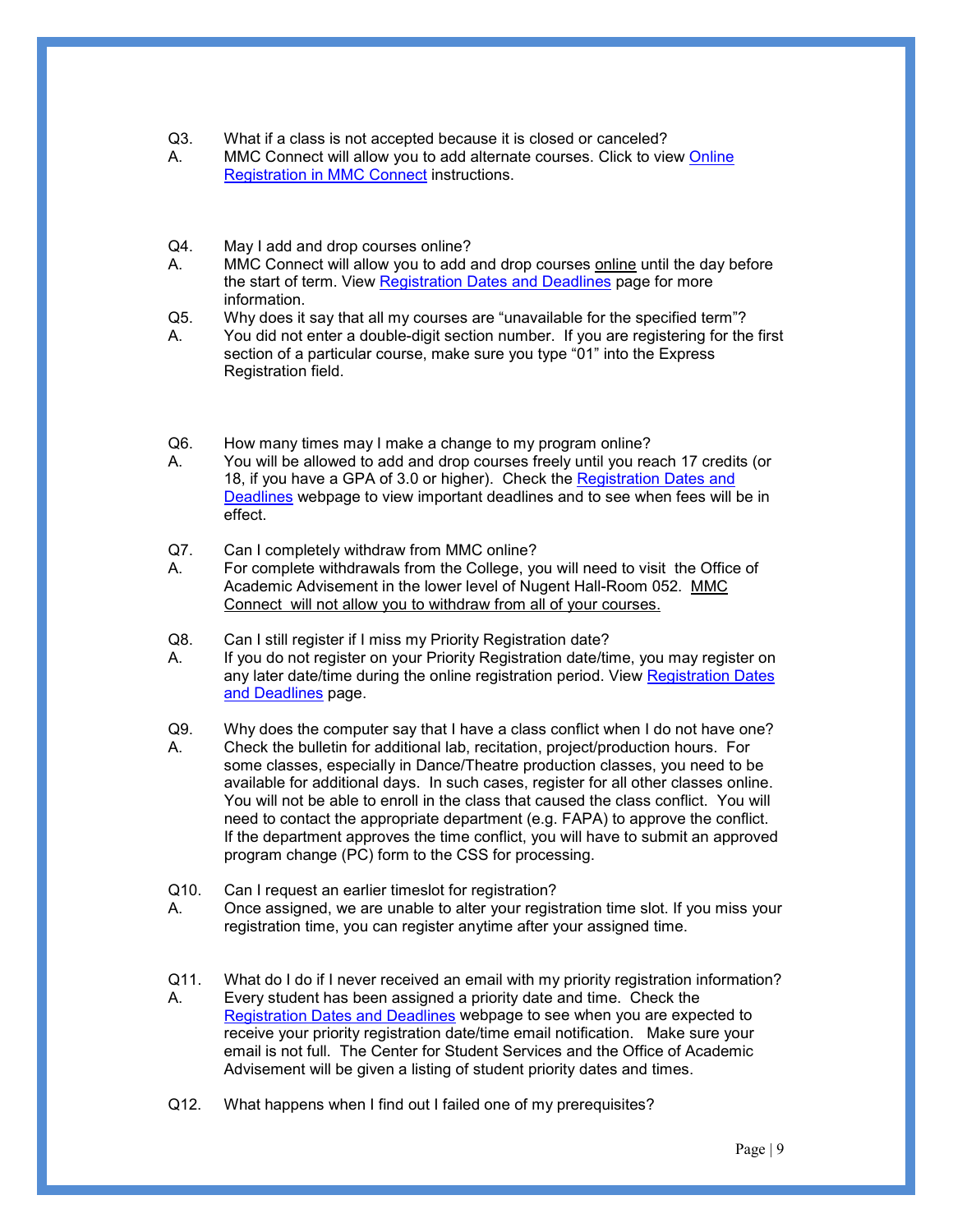- A. Speak with an Academic Advisor immediately. You will be dropped from the course that requires the prerequisite. Your registration and account will be adjusted, accordingly. Your status may change as a result of the drop. You may need to add another course to give yourself a fulltime credit load. Any adjustments to your schedule (add/drop) on or after the start of term must be processed manually, in person, down in the Center for Student Services (CSS).
- Q13. Why can't I view my grades on MMCConnect?<br>A. Just a few davs before registration, the MMC
- Just a few days before registration, the MMC Portal shuts down. Check the [Registration Dates and Deadlines](https://www.mmm.edu/offices/academic-affairs/registration.php) webpage to view when Information Technology Department plans on closing down the portal. Once the portal is offline, you will no longer have access to your academic, billing, or financial records. MMCConnect will not be available until your priority registration date/time starts.

# **REGISTRATION DATES AND DEADLINES**

Click on the following link to view [Registration Dates and Deadlines](https://www.mmm.edu/offices/academic-affairs/registration.php) webpage.

#### **Priority Registration Information**

- $\triangleright$  Your priority registration date and time will be sent to your MMC email account. On the registration portal link you will see listed your registration date and time and any restrictions (holds) and clearances on your account.
- $\triangleright$  Check the [Registration Dates and Deadlines](https://www.mmm.edu/offices/academic-affairs/registration.php) webpage to see when the portal link will shut down. The portal link will restrict students from accessing MMC Connect until their scheduled priority registration time on their scheduled date. Access to your grades, account statement, etc. will be blocked, so print out any necessary information before this date and time.
- Once registration begins, access to MMC Connect will be blocked until your priority date and time. At that time the portal link will give you access to MMC Connect.
- $\triangleright$  The registration portal link page will show your registration date and time, count down the remaining time until you can access MMC Connect and it will list any restrictions (holds) and clearances on your account.
- $\triangleright$  Your priority time will be based on the number of credits completed as of January 2022. Classes you are currently taking are not counted. Your time slot will be randomly sorted within each group.
- $\triangleright$  Account restrictions (holds) must be resolved prior to the beginning of priority registration. You will not be able to register during your time slot if holds are not removed by the appropriate College office